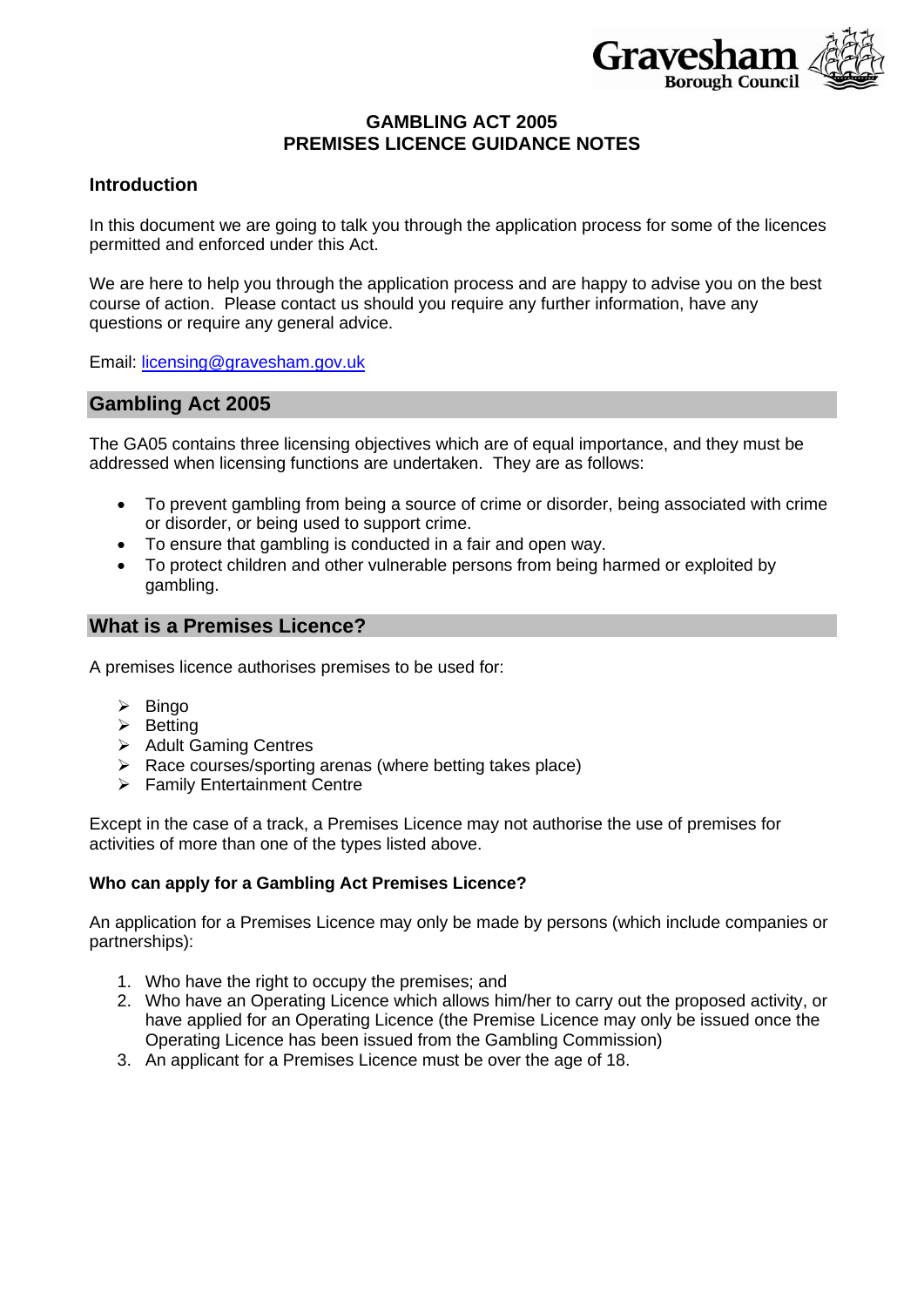# **Submitting a Premises application**

## **1. Application form**

If you have opened up new premises you will need to complete this form.

'Application for a premises licence under the Gambling Act 2005'.

If the premises already has a licence on it, but you wish to change the details of the licence such as opening hours you will need to complete this form.

'Application to vary a premises licence under the Gambling Act 2005'

## **2. Operators Licence**

As an application for a premises licence may only be made by a person who holds an operator's licence or has made an application, which has not yet been determined. The applicant must provide details of the Operating licence.

## **3. Plans of premises**

You must enclose a set of plans of the premises set out in accordance with the regulations as follows:

# **Plan requirements**

Plans must be drawn to a suitable scale showing:

- a) The extent of the boundary or perimeter of the premises.
- b) Where the premises include, or consist of, one or more buildings, the location of any external or internal wall of each such building.
- c) Where the premises form part of a building, the location of any external or internal walls of the building which are included in the premises.
- d) Where the premises are a vessel or a part of a vessel, the location of any part of the sides of the vessel, and any internal walls of the vessel, which are included in the premises.
- e) The location of each point of entry to and exit from the premises, including in each case a description of the place from which entry is made or to which the exit leads.

In addition to the above the plan must also show:

## **For a Bingo Premises licence**

- a) The location and extent of any part of the premises which will be used to provide facilities for gaming in reliance on the licence.
- b) The location and extent of any part of the premises in which category B or C gaming machines will be made available for use in reliance on the licence
- c) The nature and location of any barrier or other thing separating any part of the premises in which Category B or C gaming machines will be made available for use from any other part of the premises

## **For a Betting Premises Licence (other than a track)**

a) The plan must show the location and extent of any part of the premises which will be used to provide facilities for gambling in reliance on the licence.

## **For an Adult Gaming Centre Premises licence**

a) The plan must show the location and extent of any part of the premises in which gaming machines will be made available for use in reliance on the licence.

### **For a Track Betting Premises Licence**



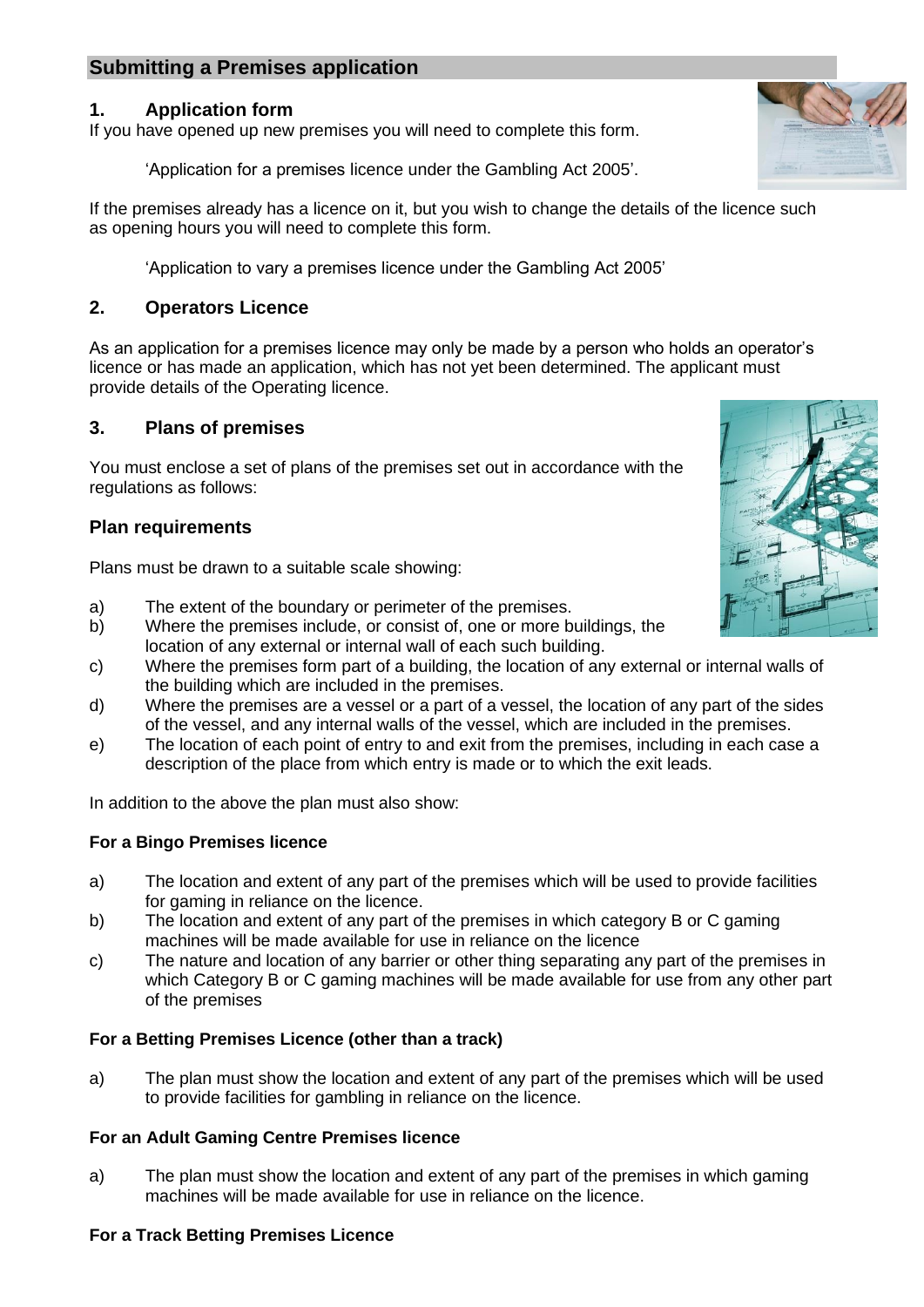- a) The location and extent of any part of the premises which is five times rule betting area (this means, in relation to a track, any part of the track in respect of which, in accordance with conditions attached under section 167, the charge for admission to that part of the track payable by betting operators may not exceed five times the cost of the highest charge paid by members of the public who are authorised to enter that part of the track)
- b) The location and extent of any part of the premises in which category B or C gaming machines will be made available for use in reliance on the licence
- c) The location and extent of any part of the premises in which category B or C gaming machines will be made available for use in reliance on the licence
- d) The nature and location of any barrier or other thing separating any part of the premises in which category B or C gaming machines will be made available for use from any other part of the premises.

## **For a Family Entertainments Centre Premises Licence**

- a) The location and extent of any part of the premises in which Category C gaming machines will be made available for use in reliance on the licence
- b) The location and extent of any part of the premises in which category D gaming machines will be made available for use in reliance on the licence
- c) The nature and location of any barrier or other thing separating any part of the premises in which category C gaming machines will be made available for use from any other part of the premises

### **4. Fees**

Fees must be included with the application. The fee will depend on what type of application is applied for.

There is also a legal requirement to pay a 'first annual fee' – this fee will become payable 30 days after the date of the grant of the licence. Additionally you will be required to pay an annual renewal fee to the licence in force.

The premises licence fees, which vary between premises, have been set from within predefined bands set by the Secretary of State. You can find the current fees on our website.

## **5. Submitting the application:**

The full application with required supporting documents must be sent to:

## ❖ **Licensing**

Licensing Email: [licensing@gravesham.gov.uk](mailto:licensing@gravesham.gov.uk)

Gravesham Borough Council Civic Centre Windmill Street Gravesend Kent DA12 1AU

# **6. Notice of application to Responsible Authorities (RA)**

Responsible authorities are agencies that have been given certain powers under the Act. You will need to send a notice of your application to the responsible authorities.

There are prescribed forms which must be used to notify the RA within 7 days of the application date.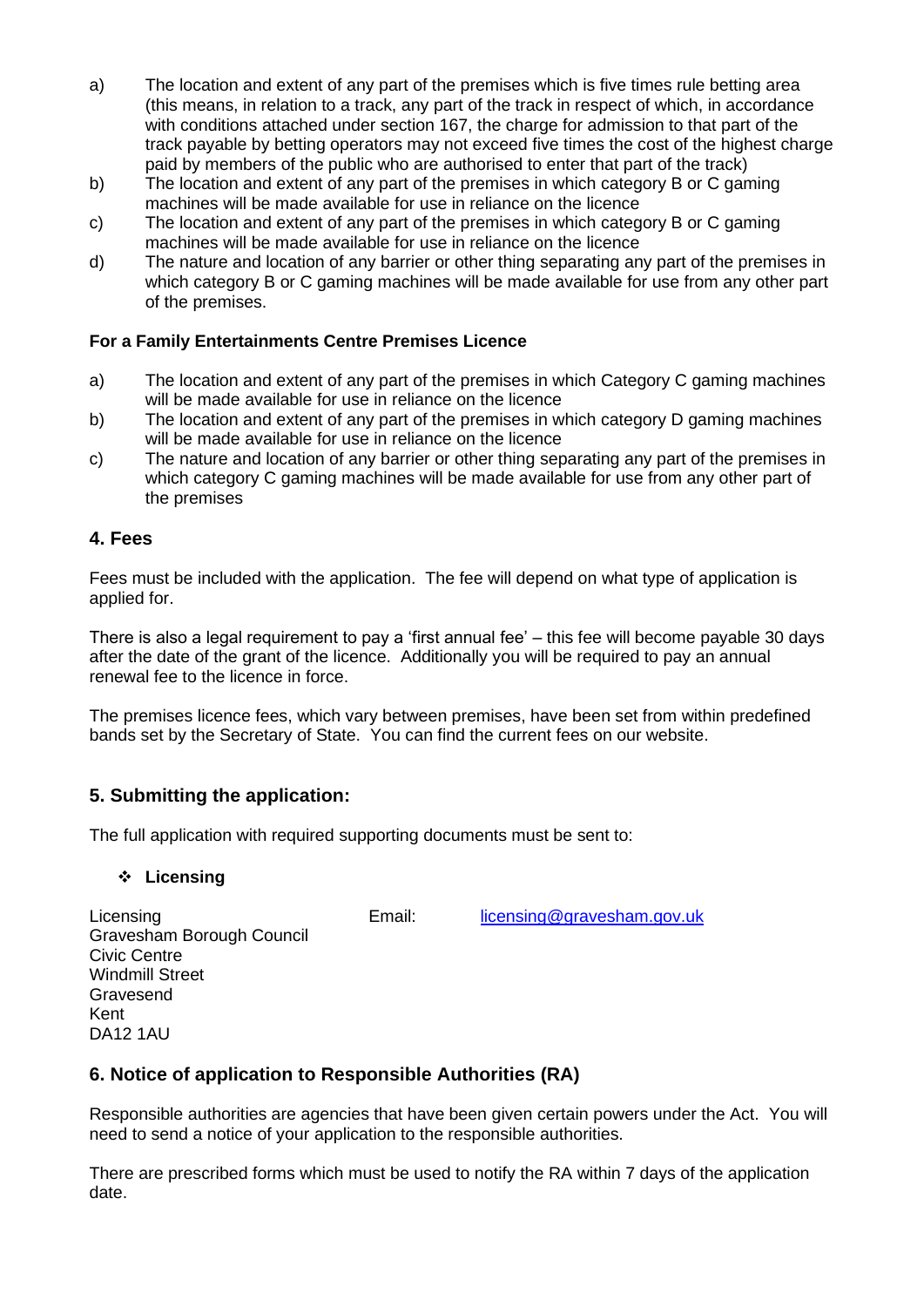The RA's are then entitled to make representations about your application which will usually focus on the licensing objectives.

# ❖ **Police:**

| North Kent Police Licensing<br><b>Medway Police Station</b>                                                                                                     | Email:     |                                                   | licensing.north.division@kent.police.uk                                                           |  |  |  |
|-----------------------------------------------------------------------------------------------------------------------------------------------------------------|------------|---------------------------------------------------|---------------------------------------------------------------------------------------------------|--|--|--|
| Purser Way<br>Gillingham<br>Kent<br>ME7 1NE                                                                                                                     | Telephone: |                                                   | 01634 79 27 33                                                                                    |  |  |  |
| ❖ Fire and Rescue:                                                                                                                                              |            |                                                   |                                                                                                   |  |  |  |
| West Kent Fire Safety Office<br><b>Dartford Fire Station</b><br><b>Watling Street</b><br>Dartford<br>Kent<br>DA2 6EG                                            | Email:     | Telephone:                                        | tfs.westgroup@kent.fire-uk.org<br>01322 22 42 29                                                  |  |  |  |
| <b>Health and Safety:</b><br>❖                                                                                                                                  |            |                                                   |                                                                                                   |  |  |  |
|                                                                                                                                                                 |            |                                                   | For premises where H&S is enforced by the council (e.g. shops, pubs, clubs, restaurants, hotels). |  |  |  |
| Commercial Section (Health & Safety)                                                                                                                            |            | Email:<br>commercialhealth.admin@gravesham.gov.uk |                                                                                                   |  |  |  |
| Gravesham Borough Council<br><b>Regulatory Services</b><br><b>Windmill Street</b><br>Gravesend<br>Kent, DA12 1AU                                                |            | Telephone:                                        | 01474 33 73 34 Civic Centre                                                                       |  |  |  |
|                                                                                                                                                                 |            |                                                   | For premises where H&S is enforced by the Health Safety Executive (e.g. hospitals and schools).   |  |  |  |
| <b>Health &amp; Safety Executive</b><br><b>Phoenix House</b><br>23-25 Cantelope Road<br><b>East Grinstead</b><br><b>West Sussex</b><br><b>RH19 3BE</b>          | Email:     | Telephone:                                        | eselicensing@hse.gsi.gov.uk<br>01342 33 42 00                                                     |  |  |  |
| <b>Planning:</b><br>❖                                                                                                                                           |            |                                                   |                                                                                                   |  |  |  |
| <b>Planning and Regeneration Services</b><br>Gravesham Borough Council<br><b>Civic Centre</b><br><b>Windmill Street</b><br>Gravesend<br>Kent<br><b>DA12 1AU</b> | Email:     | Telephone:                                        | planning.admin@gravesham.gov.uk<br>01474 33 73 91                                                 |  |  |  |
| <b>Environmental Health</b><br>❖                                                                                                                                |            |                                                   |                                                                                                   |  |  |  |
| <b>Environmental Protection</b><br>Gravesham Borough Council<br><b>Regulatory Services</b><br><b>Civic Centre</b><br><b>Windmill Street</b>                     | Email:     | Telephone:                                        | ep@gravesham.gov.uk<br>01474 33 73 34                                                             |  |  |  |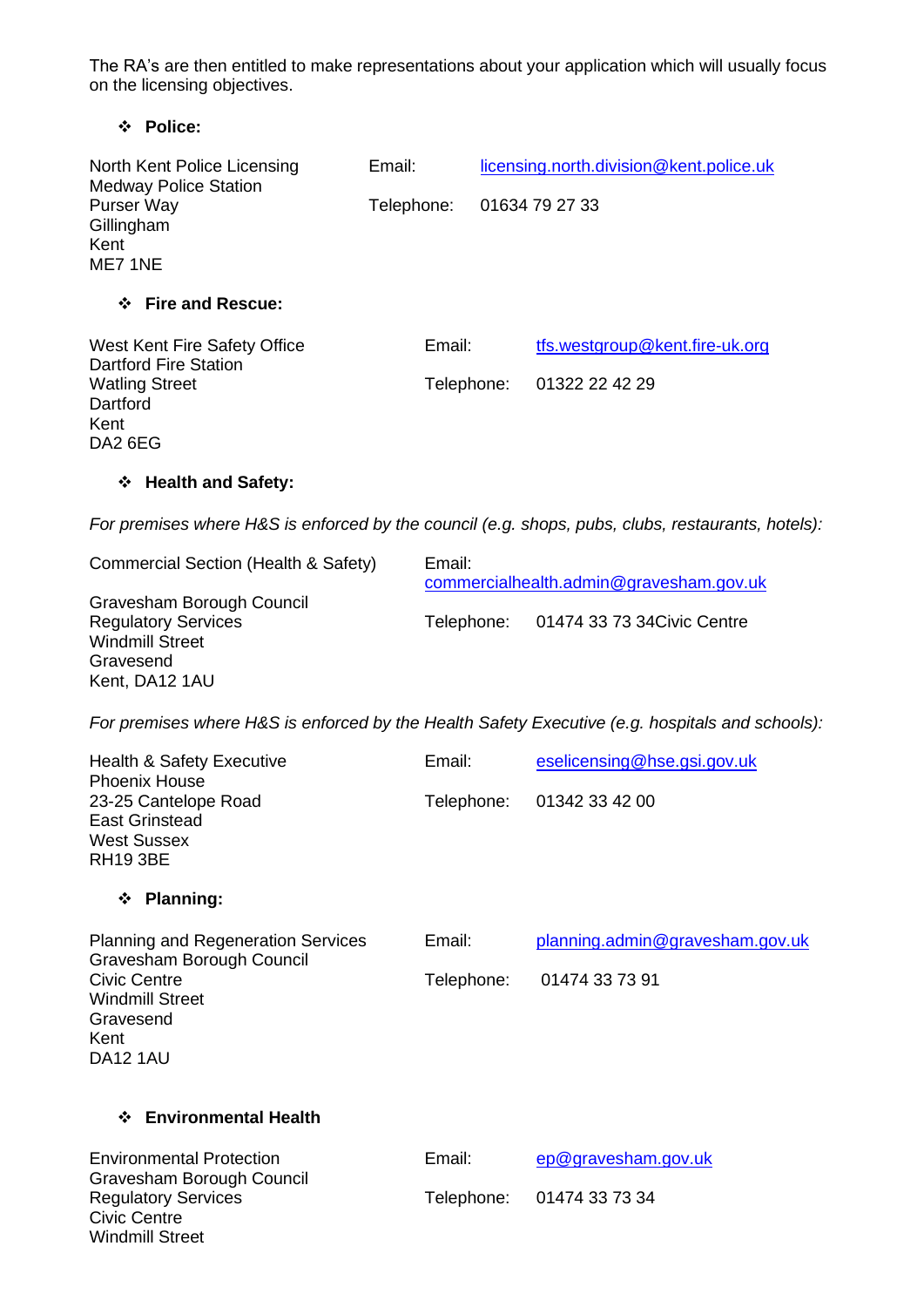Gravesend Kent DA12 1AU

#### ❖ **Child Protection:**

| Office:    | 03000 411515                      |  |  |
|------------|-----------------------------------|--|--|
|            |                                   |  |  |
|            |                                   |  |  |
| Email:     | NRUBetting&Gaming@HMRC.gsi.gov.uk |  |  |
| Telephone: | 03000 51 60 23                    |  |  |
|            |                                   |  |  |
|            |                                   |  |  |

Gambling Commision Email: info@gamblingcommission.gov.uk Victoria Square House Victoria Square Telephone: 01212 30 66 66 **Birmingham** B2 4BP

## **7. Advertising the application**

New applications and variations must be advertised in two ways. The applicant is responsible for this and regular checks will be made by the Licensing Authority.

- a) For a period of no less than 28 consecutive days starting on the day after the application was given to the Licensing Authority you must display a notice about your application on the premises to which the application relates. The notice must be placed in a position where it can easily be read by passers-by.
- b) A notice must be placed in a local newspaper circulating in the vicinity of the premises on at least one occasion during the period of 10 working days starting on the day after the application or which the application was given to the Licensing Authority.It must contain the same information as the notice placed on your premises.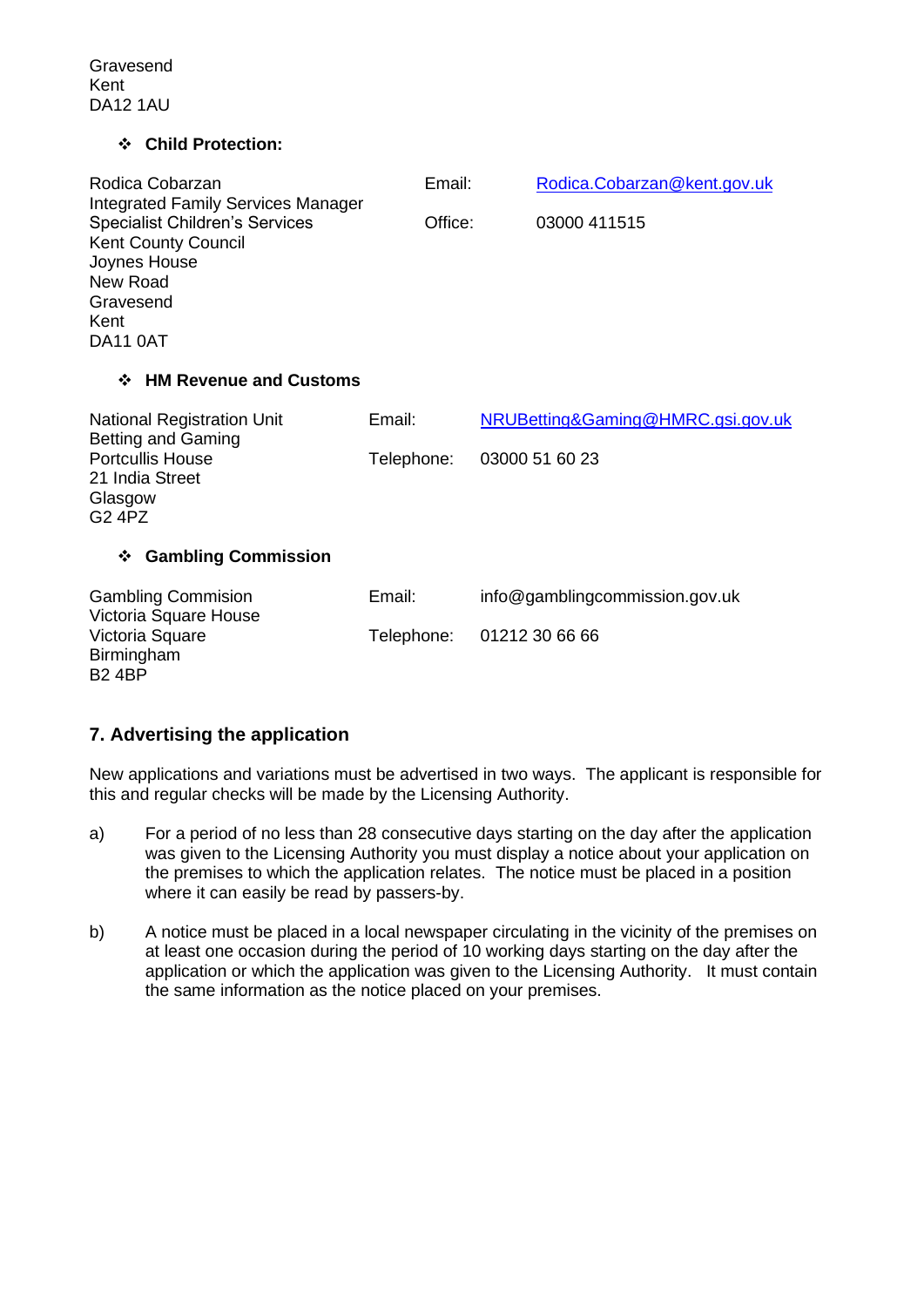#### **Notice of application for a premises licence Under the Gambling Act 2005**

| Notice is hereby given that:                                                                                                                                                                                                                                                                                                                                                                                                  |
|-------------------------------------------------------------------------------------------------------------------------------------------------------------------------------------------------------------------------------------------------------------------------------------------------------------------------------------------------------------------------------------------------------------------------------|
| [Give the full name of applicant(s)]                                                                                                                                                                                                                                                                                                                                                                                          |
| Of the following address:                                                                                                                                                                                                                                                                                                                                                                                                     |
| Is/are applying for a<br>premises licence under section 159 of the Gambling Act 2005<br>[Insert kind of premises being applied for]                                                                                                                                                                                                                                                                                           |
| The application relates to the following address:                                                                                                                                                                                                                                                                                                                                                                             |
| [Give the trading name to be used at the premises, and the address of the premises (or, if<br>none, give a description of the premises and their location)]                                                                                                                                                                                                                                                                   |
| The application has been made to:<br>[Specify the name of the licensing authority to which the application has been made]                                                                                                                                                                                                                                                                                                     |
| Information about the application is available from the licensing authority, including the<br>arrangements for viewing the details of the application.                                                                                                                                                                                                                                                                        |
| Any of the following persons may make representations in writing to the licensing authority<br>about the application:<br>• A person who lives sufficiently close to the premises to be likely to be affected by<br>the authorised activities<br>• A person who has business interests that might be affected but the authorised<br>activities<br>A person who represents someone in any of the above categories.<br>$\bullet$ |
| Any representations must be made by the following date:                                                                                                                                                                                                                                                                                                                                                                       |
| It is an offence under section 342 of the Gambling Act 2005 if a person, without reasonable<br>excuse, gives to a licensing authority for a purpose connected with that Act information<br>which is false or misleading.                                                                                                                                                                                                      |
|                                                                                                                                                                                                                                                                                                                                                                                                                               |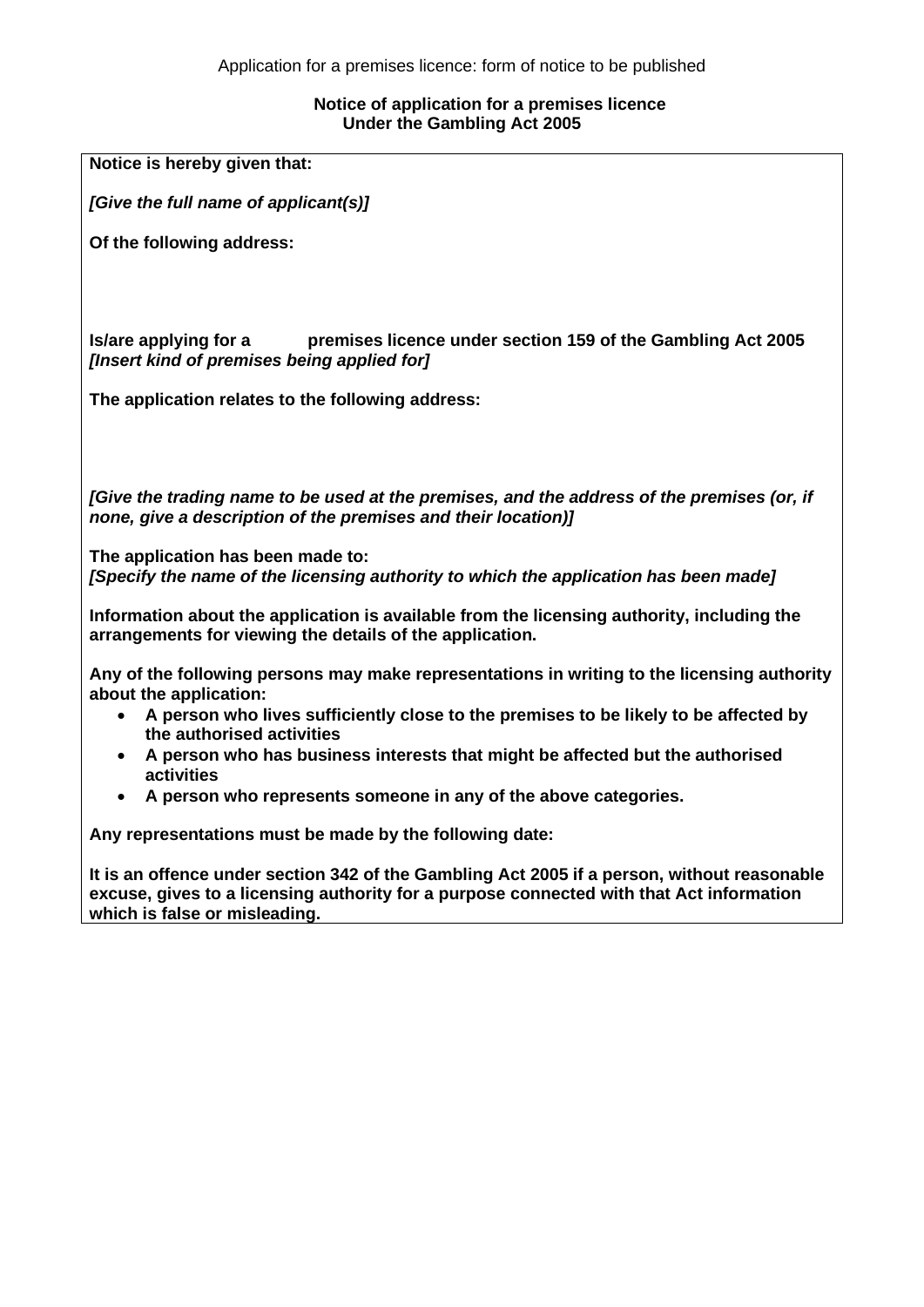# **9. Applicant's checklist**

The application form contains a checklist for you to tick to be sure that you have included all the relevant documents, the required application fee and the copies of the application have been sent to all the relevant responsible authorities.

# **10. Consideration of Applications**

Applications are subject to objection by any of the responsible authorities or to representation by local residents and businesses.

Any such objection or representation must be based on one of the 3 Licensing objectives

- To prevent gambling from being a source of crime or disorder, being associated with crime or disorder, or being used to support crime.
- To ensure that gambling is conducted in a fair and open way.
- To protect children and other vulnerable persons from being harmed or exploited by gambling.

Unless such objections are withdrawn e.g. following mediation, then the Licensing authority will hold a hearing to determine the application.

# **Premises cycle**

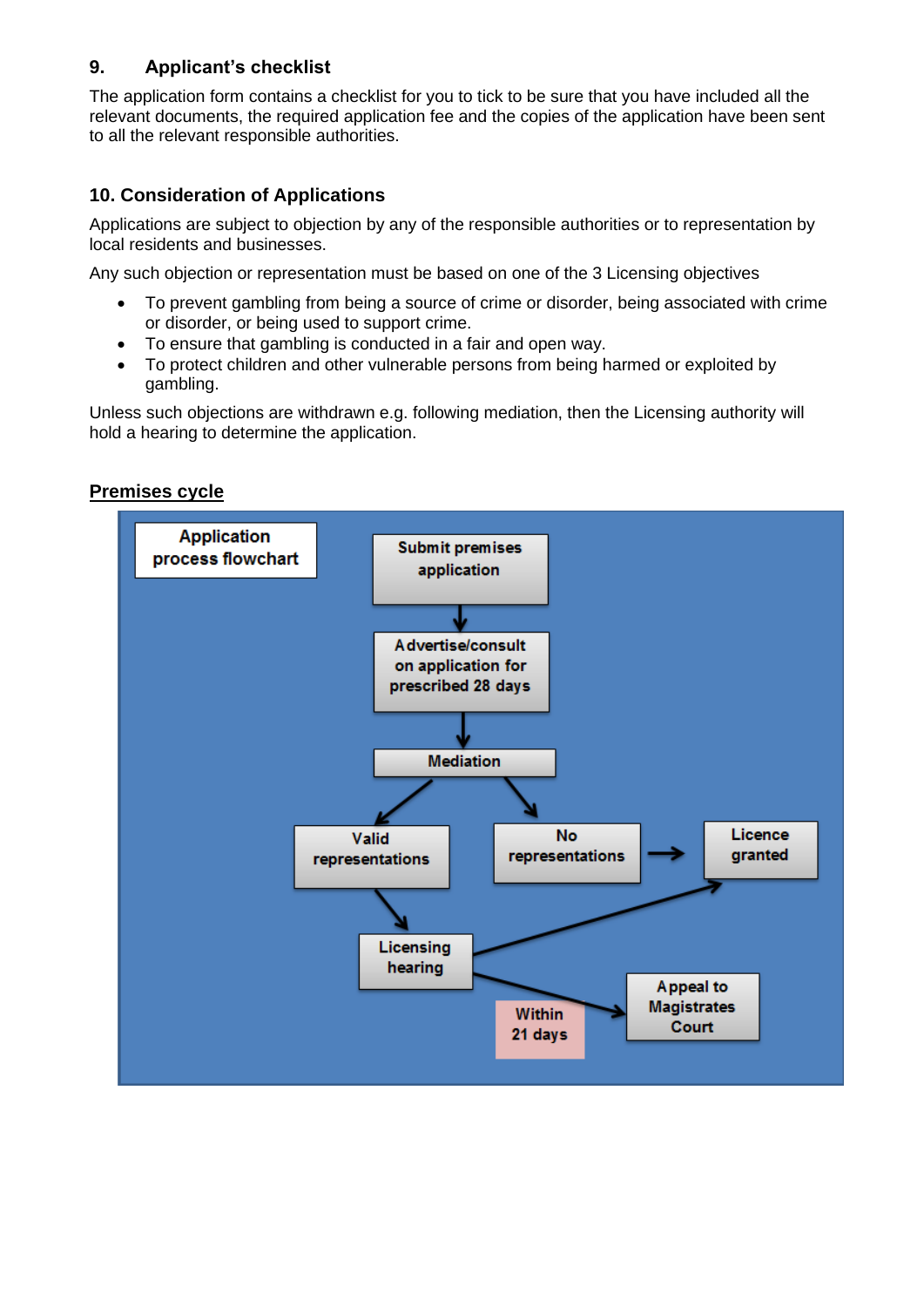# **Grant of licence**

When your licence is granted it will consist of two parts. The Premises licence is made up as follows:

- Part 1 Details of person to whom license is issued
- Part 2 Details of the premises
- Part 3 Premises licence details includes the conditions attached and excluded.
- A Plan of licensable area will be attached

A Summary of the full licence and the terms and conditions of the licence are put on a second document which must be displayed within the premises at all times.

# **Premises Licence Conditions**

Under the Act there are two different types of conditions which attach to premises licences; mandatory conditions and default conditions.

Mandatory conditions attach to certain classes of premises licences automatically and the council has no discretion to change, exclude or substitute these.

Default conditions are conditions which will be attached to a premises licence automatically unless the applicant asks for changes to the default conditions. Default conditions relate to the hours that the premises can be open to offer gambling to the public.

## **Enforcement of licence**

Once the Premises Licence is granted the Licence holder must ensure that they familiarise themselves with the conditions on the licence and that they are implemented immediately.

Pro-active visits will be carried out to all premises. Non-compliance of the law and/or the conditions on the Premises Licence can lead to action being taken against the Premises Licence holder which could involve either a review of the Licence and/or prosecution.

Gravesham Licensing officers and Kent Police expect all staff to know about the granted permissions under the Gambling Act 2005 and the conditions of the licence.

## **Once the licence is granted….**

### **Q. Do I display the granted premises licence?**

**Yes,** when you receive your licence you must display the Summary and you must keep either the original or a certified copy of Part A on the premises.



### **Q. Do I have to renew my licence?**

**A. No,** but there is a retainer fee due on a yearly basis. You will receive a yearly invoice from Gravesham Borough Council.